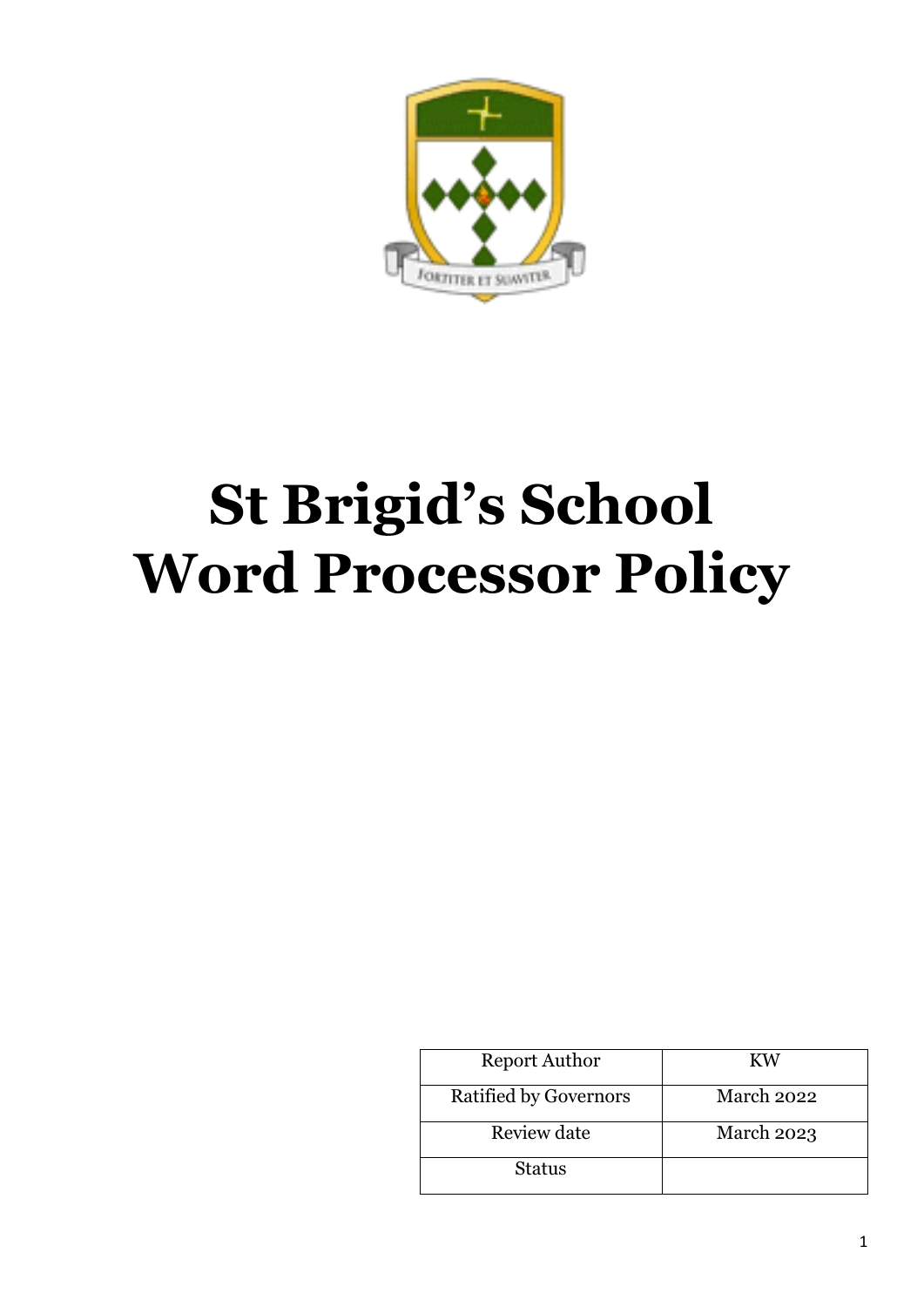This policy is updated annually on the publication of JCQ regulations and guidance documents - *Access Arrangements and Reasonable Adjustments and Instructions for Conducting Examinations.*

A word processor cannot be granted because:

- a candidate prefers to type rather than write
- can work faster on a keyboard
- they use a laptop or tablet at home.

## **Allowing the use of Word Processors in Examinations – pupils with SpLD**

Pupils will be allowed to use a laptop or tablet in examinations under the following conditions:

- they have a diagnosed learning difficulty which has a substantial and long-term adverse effect on their ability to write legibly.
- a need has been established and its use is recommended by an Educational Psychologist / specialist assessor approved by the school.
- a candidate has been using the laptop or tablet as their normal way of working in any subject where they intend to use a laptop or tablet in an examination and has had specific practice and rehearsal in the use of a laptop or tablet under examination conditions (e.g. in mock exams).

## **Allowing the use of Word Processors in examinations – Pupils without SpLD**

The use of a word processor must reflect the candidate's normal way of working (in the classroom, mock examinations, school tests) within the centre and be appropriate to their needs.

Only candidates with the following conditions who would benefit from the use of a word processor may be considered:

- a medical condition affecting the speed or legibility of handwriting.
- a physical disability affecting the speed or legibility of handwriting.
- a sensory impairment
- illegible handwriting
- planning and organisational problems when writing by hand
- a temporary medical condition e.g. a broken arm.

Where the use of a word processor in examinations / assessments meets JCQ criteria we will;

- provide a word processor with the spelling and grammar check facility/predictive test disabled (switched off) to a candidate where it is their normal way of working within the centre and is appropriate to their needs
- acknowledge that controlled assessment or course work can normally be completed on word processors unless prohibited by the specification
- permit a candidate using a word processor in an examination to type certain questions i.e those requiring extended writing and handwrite shorter answers
- ensure that a signed JCQ word processor cover sheet is completed and attached to the candidate's word-processed script before dispatching to the examiner or awarding body.

## **Provision of Laptop or tablets to Exam Candidates**

We will ensure that JCQ regulations are strictly adhered to and provide a laptop or tablet according to the following regulations

A word processor:

• must be used as a type-writer, not as a database, although standard formatting software is acceptable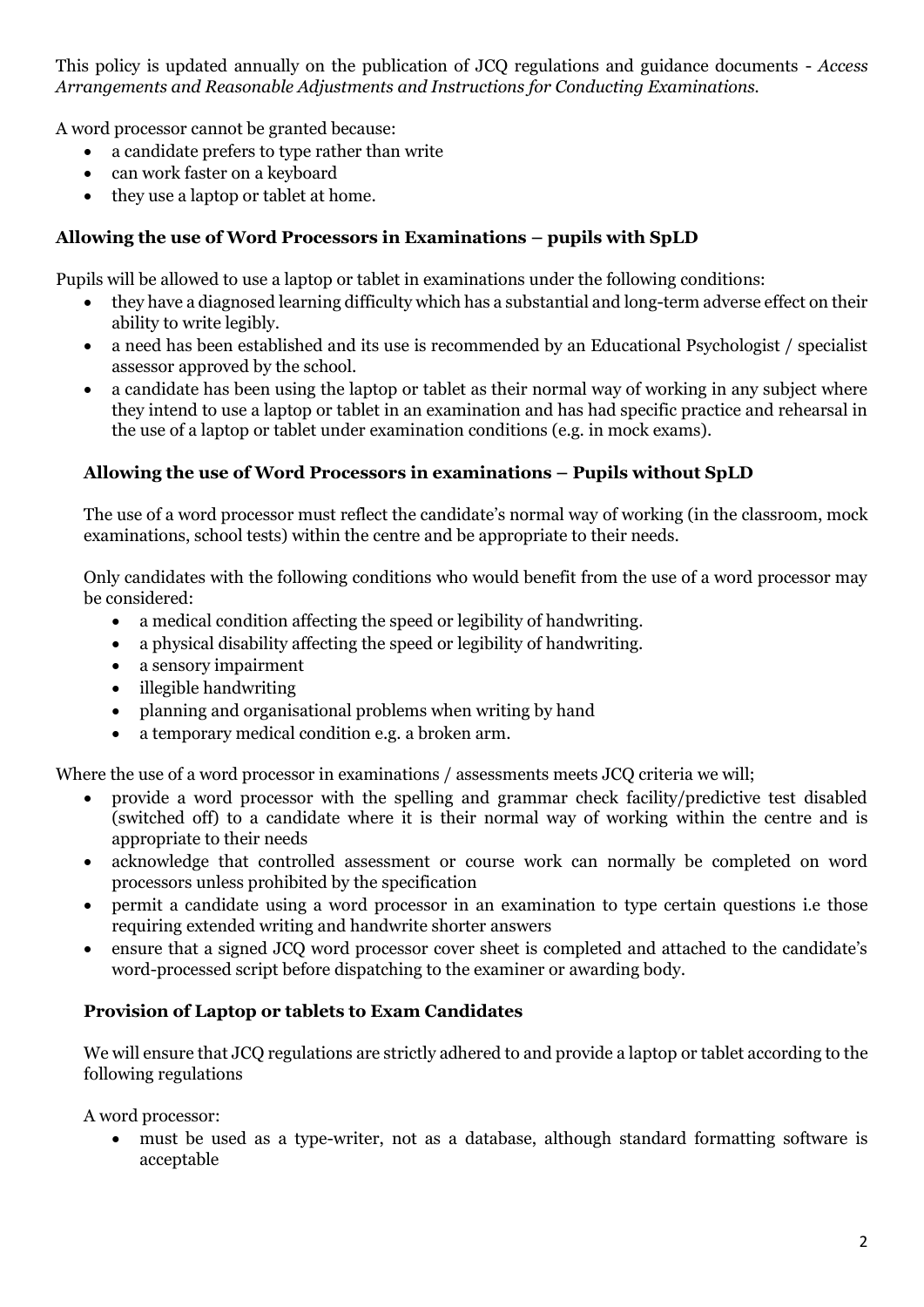- must have been cleared of any previously stored data, as must any portable storage medium used. An unauthorised memory stick must not be used by a candidate. Where required, the centre must provide a memory stick to the candidate, which is cleared of any previously stored data
- must be in good working order at the time of the examination
- must be accommodated in such a way that other candidates are not disturbed and cannot read the screen. Where a candidate using a word processor is accommodated in another room a separate invigilator will be required
- must either be connected to a printer so that a script can be printed off or have the facility to print from a portable storage medium. This must be done after the examination is over. The candidate must be present to verify that the work printed is his or her own. Word processed scripts must be attached to any answer booklet which contains some of the answers
- must be used to produce scripts under secure conditions, otherwise they may be refused
- must not be used to perform skills which are being assessed
- must not be connected to an intranet or any other means of communication
- must not give the candidate access to other applications such as a calculator (where prohibited in the examination), spreadsheets etc
- must not include graphic packages or computer aided design software unless permission has been given to use these
- must not have any predictive text software or an automatic spelling and grammar check enabled unless the candidate has been permitted a scribe or is using speech recognition technology (a scribe cover sheet must be completed), or the awarding body's specification permits the use of automatic spell checking
- must not include speech recognition technology unless the candidate has permission to use a scribe or relevant software
- must not be used on the candidate's behalf by a third party unless the candidate has permission to use a scribe.

A word processor cover sheet (Form 4) must be

- printed from the JCQ website [https://www.jcq.org.uk/exams-office/ice---instructions-for](https://www.jcq.org.uk/exams-office/ice---instructions-for-conducting-examinations)[conducting-examinations](https://www.jcq.org.uk/exams-office/ice---instructions-for-conducting-examinations) and
- included with the candidates typed script. Please refer to the relevant awarding body's instructions as different processing arrangements apply.

An awarding body cannot guarantee a word-processed script will be processed unless a cover sheet has been included.

#### **Candidates will be advised:**

To ensure that their centre number, candidate number and the unit/component code appear on each page as a header or footer e.g.  $12345/8001 - 6391/01$ .

If software does not allow this, once the candidate has completed the examination and printed off their typed script, they will be advised to handwrite their details as a header or footer. The candidate will be supervised to ensure that they are solely performing this task and not re-reading their answers or amending their work in any way.

To number each page appropriately.

To use a minimum of 12pt font and double spacing in order to assist examiners when marking.

That invigilators will remind candidates to save their work at regular interval. Alternatively, an IT technician can set up an 'autosave' on each laptop or tablet. This way, if there is a complication or technical issue, the candidates work is not lost.

#### **Failure to Comply**